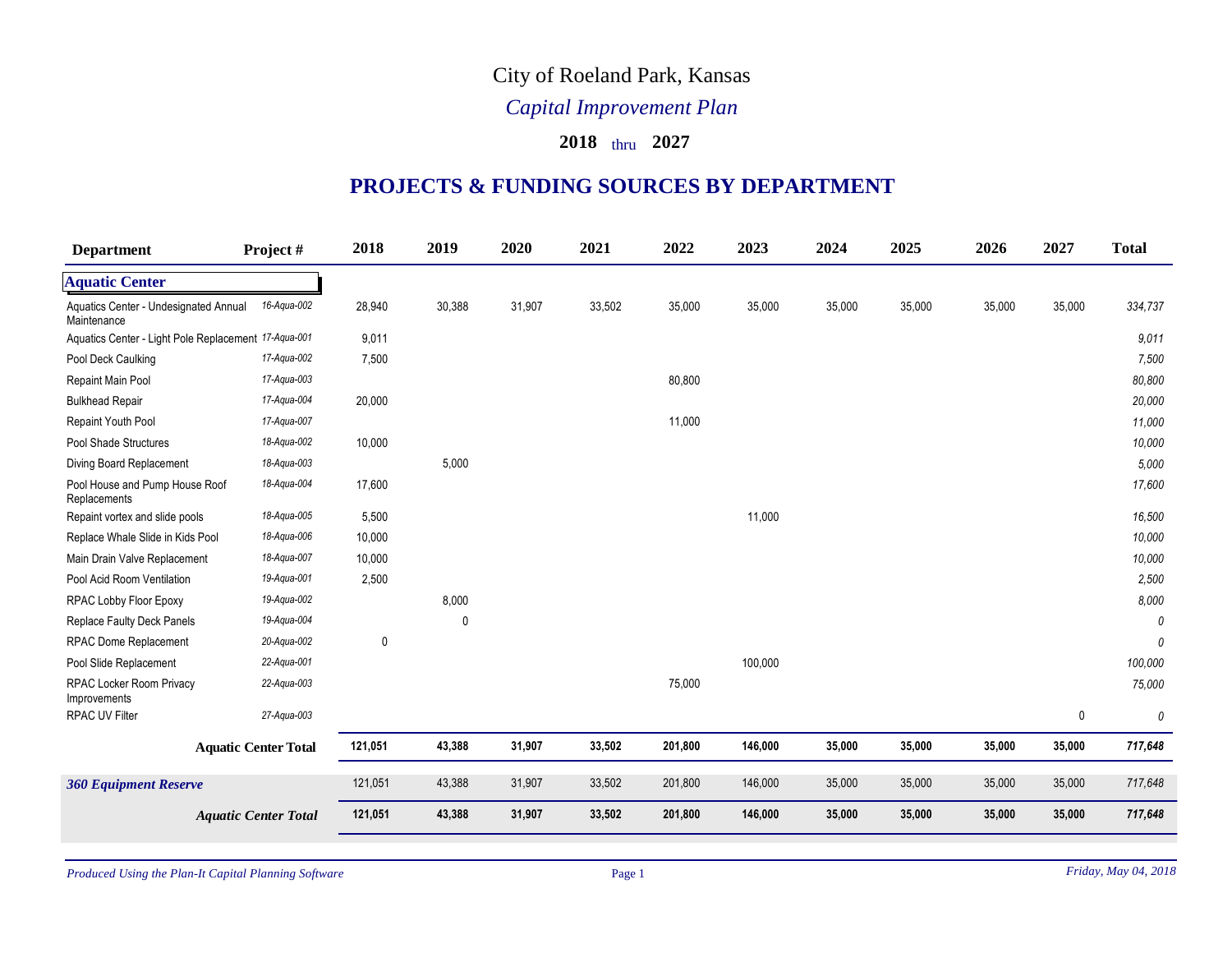| <b>Department</b>                                     | Project #              | 2018   | 2019   | 2020    | 2021   | 2022 | 2023  | 2024  | 2025 | 2026 | 2027   | <b>Total</b> |
|-------------------------------------------------------|------------------------|--------|--------|---------|--------|------|-------|-------|------|------|--------|--------------|
| <b>City Hall</b>                                      |                        |        |        |         |        |      |       |       |      |      |        |              |
| Server Backup                                         | 17-CH-002              | 6,000  |        |         |        |      |       |       |      |      |        | 6,000        |
| <b>City Hall Server Firewall</b>                      | 18-CH-003              | 5,000  |        |         |        |      |       |       |      |      |        | 5,000        |
| City Hall Hot Water Heater                            | 19-CH-001              |        | 1,000  |         |        |      |       |       |      |      |        | 1,000        |
| Comprehensive Plan Update                             | 19-CH-002              |        | 65,000 |         |        |      |       |       |      |      |        | 65,000       |
| City Hall Computer Networking (routers)               | 19-CH-003              |        | 8,000  |         |        |      |       |       |      |      |        | 8,000        |
| City Hall Computer Replacement                        | 19-CH-004              |        | 4,000  | 2,400   | 800    | 800  | 4,000 | 2,400 | 800  | 800  | 4,000  | 20,000       |
| Chair Rail - Large Meeting Room                       | 19-CH-005              |        | 1,000  |         |        |      |       |       |      |      |        | 1,000        |
| City Hall Office Furniture Replacement                | 19-CH-006              |        | 2,500  | 1,500   |        |      |       |       |      |      |        | 4,000        |
| City Hall - ADA Restroom Improvements                 | 20-CH-002              |        |        | 65,100  |        |      |       |       |      |      |        | 65,100       |
| City Hall - ADA 3rd floor Improvements                | 20-CH-003              |        |        | 14,040  |        |      |       |       |      |      |        | 14,040       |
| City Hall - ADA First Floor Police<br>Improvements    | 20-CH-004              |        |        | 8,800   |        |      |       |       |      |      |        | 8,800        |
| City Hall - Roof Replacement                          | 21-CH-001              |        |        |         | 50,000 |      |       |       |      |      |        | 50,000       |
| City Hall Exterior Lighting                           | 21-CH-002              |        |        |         | 7,000  |      |       |       |      |      |        | 7,000        |
| City Hall Parking Lot Resurfacing                     | 22-CH-001              |        |        | 40,000  |        |      |       |       |      |      |        | 40,000       |
| City Hall - Sound System Replacement                  | 27-CH-001              |        |        |         |        |      |       |       |      |      | 25,000 | 25,000       |
| Carpet Repacement for City Hall                       | 27-CH-002              |        |        |         |        |      |       |       |      |      | 25,000 | 25,000       |
| City Hall Telemetry System Replacement 27-CH-003      |                        |        |        |         |        |      |       |       |      |      | 45,000 | 45,000       |
|                                                       | <b>City Hall Total</b> | 11,000 | 81,500 | 131,840 | 57,800 | 800  | 4,000 | 2,400 | 800  | 800  | 99,000 | 389,940      |
| <b>101 General Overhead</b>                           |                        |        | 65,000 |         |        |      |       |       |      |      |        | 65,000       |
| <b>300 Special Infrastructure</b>                     |                        |        |        | 87,940  |        |      |       |       |      |      |        | 87,940       |
| <b>360 Equipment Reserve</b>                          |                        | 11,000 | 16,500 | 3,900   | 800    | 800  | 4,000 | 2,400 | 800  | 800  | 99,000 | 140,000      |
| <b>450 TIF 2</b>                                      |                        |        |        | 40,000  | 57,000 |      |       |       |      |      |        | 97,000       |
|                                                       |                        |        |        |         |        |      |       |       |      |      |        |              |
|                                                       | <b>City Hall Total</b> | 11,000 | 81,500 | 131,840 | 57,800 | 800  | 4,000 | 2,400 | 800  | 800  | 99,000 | 389,940      |
|                                                       |                        |        |        |         |        |      |       |       |      |      |        |              |
| <b>Community Center</b>                               |                        |        |        |         |        |      |       |       |      |      |        |              |
| Replace all T-12 Light Fixtures with LEDs 17-CCtr-003 |                        | 10,000 | 10,000 | 10,000  | 10,000 |      |       |       |      |      |        | 40,000       |
| Room 3 Air Handler/Furnace - 3 ton                    | 18-CCtr-002            |        | 3,000  |         |        |      |       |       |      |      |        | 3,000        |
| Room 3 Air Condenser Unit                             | 18-CCtr-003            |        | 3,200  |         |        |      |       |       |      |      |        | 3,200        |
| West Hallway Air Handler                              | 18-CCtr-004            | 5,000  |        |         |        |      |       |       |      |      |        | 5,000        |
| Strenth Training Condenser Unit - 3 Ton               | 18-CCtr-005            | 3,200  |        |         |        |      |       |       |      |      |        | 3,200        |
| Repair Floor in Neighbors Place Room                  | 19-CCtr-001            |        | 2,000  |         |        |      |       |       |      |      |        | 2,000        |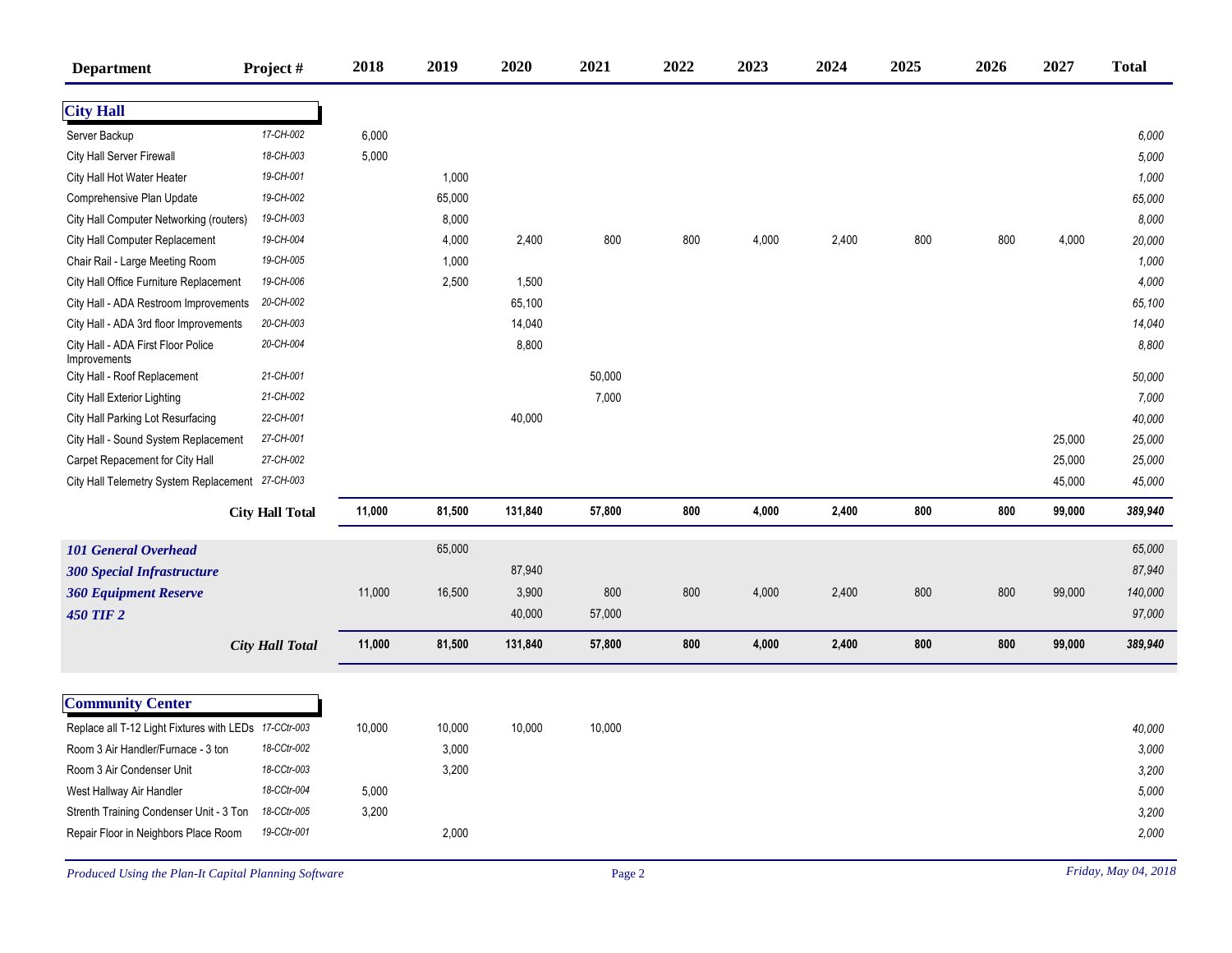| <b>Department</b>                                          | Project#                      | 2018    | 2019   | 2020   | 2021   | 2022    | 2023   | 2024   | 2025   | 2026    | 2027   | <b>Total</b> |
|------------------------------------------------------------|-------------------------------|---------|--------|--------|--------|---------|--------|--------|--------|---------|--------|--------------|
| Repair Floor - Main Hallway                                | 19-CCtr-002                   |         | 2,000  |        |        |         |        |        |        |         |        | 2,000        |
| Room 6 Condenser Unit - 4 Ton                              | 19-CCtr-003                   |         |        | 4,500  |        |         |        |        |        |         |        | 4,500        |
| Room 6 - Flooring replacement                              | 19-CCtr-004                   | 3,000   |        |        |        |         |        |        |        |         |        | 3,000        |
| Admin. offices - Flooring replacement                      | 19-CCtr-005                   | 2,000   |        |        |        |         |        |        |        |         |        | 2,000        |
| Gazebo Roof                                                | 20-CCtr-001                   |         |        | 3,000  |        |         |        |        |        |         |        | 3,000        |
| East Hallway Air Handler                                   | 20-CCtr-003                   |         |        | 5,000  |        |         |        |        |        |         |        | 5,000        |
| Drinking Fountain Waste Vent Line Repair 21-CCtr-001       |                               |         |        |        | 2,000  |         |        |        |        |         |        | 2,000        |
| Roof Vent Fan                                              | 22-CCtr-002                   |         |        |        |        | 2,000   |        |        |        |         |        | 2,000        |
| CC - Parking Lot Resurfacing, Restriping                   | 22-CCtr-004                   |         |        |        |        | 182,000 |        |        |        |         |        | 182,000      |
| <b>Community Center Drainage</b><br>Improvements           | 22-CCtr-005                   |         |        |        |        | 158,000 |        |        |        |         |        | 158,000      |
| West Hallway Condenser Unit - 7.5 Ton                      | 24-CCtr-001                   |         |        |        |        |         |        | 8,000  |        |         |        | 8,000        |
| Trail Connection - Community Center to<br><b>Nall Park</b> | 26-CCtr-001                   |         |        |        |        |         |        |        |        | 150,000 |        | 150,000      |
|                                                            | <b>Community Center Total</b> | 23,200  | 20,200 | 22,500 | 12,000 | 342,000 |        | 8,000  |        | 150,000 |        | 577,900      |
| <b>290 Community Center</b>                                |                               | 23,200  | 20,200 | 22,500 | 12,000 | 342,000 |        | 8,000  |        | 120,000 |        | 547,900      |
| <b>Other Grants</b>                                        |                               |         |        |        |        |         |        |        |        | 30,000  |        | 30,000       |
|                                                            | <b>Community Center Total</b> | 23,200  | 20,200 | 22,500 | 12,000 | 342,000 |        | 8,000  |        | 150,000 |        | 577,900      |
|                                                            |                               |         |        |        |        |         |        |        |        |         |        |              |
| <b>Neighborhood Services</b>                               |                               |         |        |        |        |         |        |        |        |         |        |              |
| <b>Building Inspection Vehicle</b>                         | 22-NS-001                     |         |        |        |        | 26,000  |        |        |        |         |        | 26,000       |
| <b>Code Enforcement Vehicle</b>                            | 25-NS-002                     |         |        |        |        |         |        |        | 26,000 |         |        | 26,000       |
| <b>Neighborhood Services Total</b>                         |                               |         |        |        |        | 26,000  |        |        | 26,000 |         |        | 52,000       |
| <b>360 Equipment Reserve</b>                               |                               |         |        |        |        | 26,000  |        |        | 26,000 |         |        | 52,000       |
| <b>Neighborhood Services Total</b>                         |                               |         |        |        |        | 26,000  |        |        | 26,000 |         |        | 52,000       |
|                                                            |                               |         |        |        |        |         |        |        |        |         |        |              |
| <b>Parks and Recreation</b>                                |                               |         |        |        |        |         |        |        |        |         |        |              |
| Park Maintenance/Improvements                              | 16-Park-001                   | 20,000  | 20,000 | 21,000 | 22,000 | 23,000  | 24,000 | 25,000 | 25,000 | 25,000  | 25,000 | 230,000      |
| <b>Replace Tennis Courts</b>                               | 17-Park-002                   | 157,600 |        |        |        |         |        |        |        |         |        | 157,600      |
| Shade Structures for City Parks                            | 18-Park-001                   | 56,000  |        |        |        |         |        |        |        |         |        | 56,000       |
| R Park Development Plan                                    | 18-Park-003                   | 20,000  |        |        |        |         |        |        |        |         |        | 20,000       |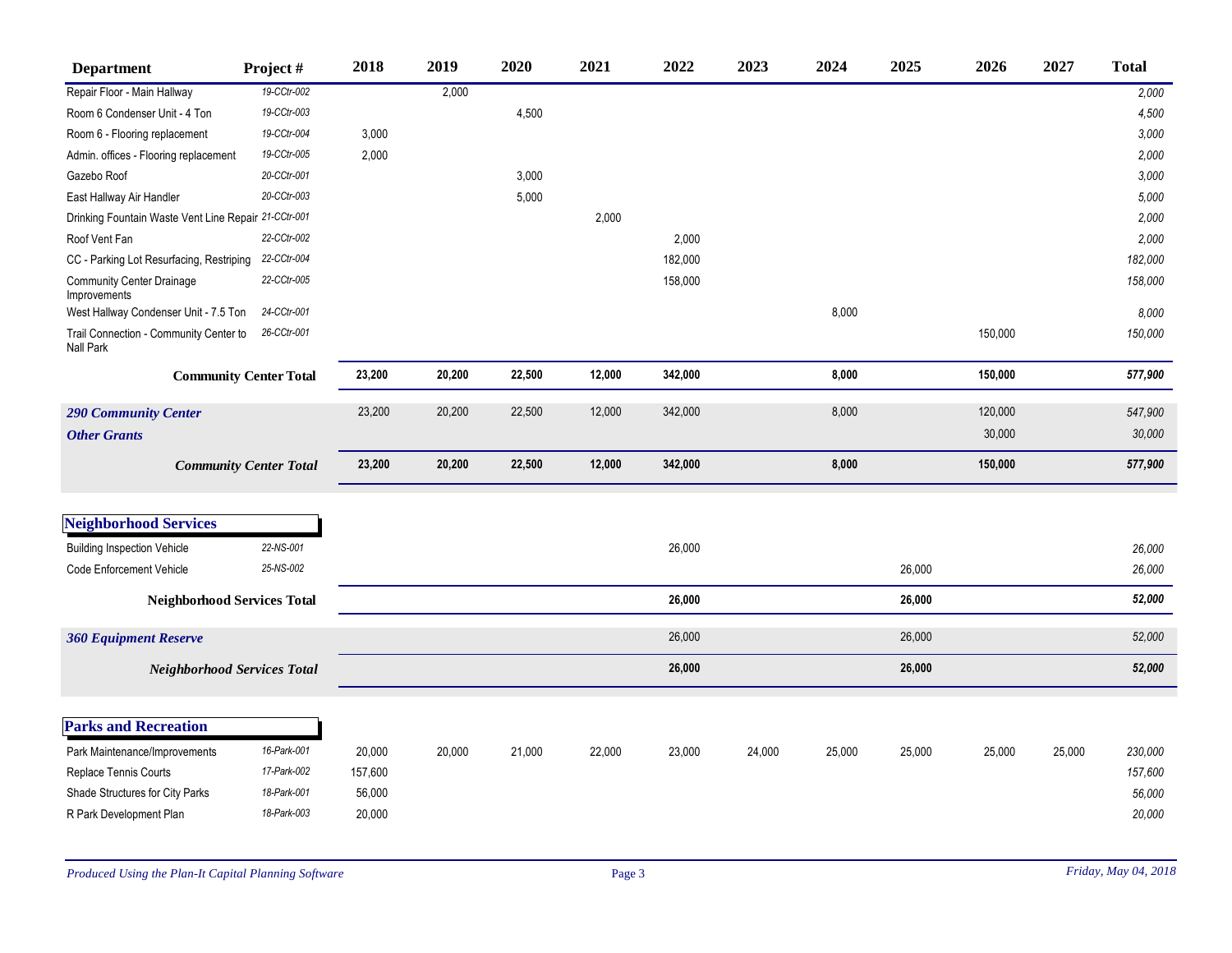| <b>Department</b>                                           | Project#                          | 2018    | 2019   | 2020    | 2021    | 2022   | 2023   | 2024    | 2025    | 2026   | 2027    | <b>Total</b> |
|-------------------------------------------------------------|-----------------------------------|---------|--------|---------|---------|--------|--------|---------|---------|--------|---------|--------------|
| Historical Markers/Interpretive Signage                     | 19-Park-001                       |         | 30,000 |         |         |        |        |         |         |        |         | 30,000       |
| Roe House Play Structure                                    | 19-Park-002                       |         | 10,000 |         |         |        |        |         |         |        |         | 10,000       |
| Shelter House & Performance Pavillion-R 20-Park-003<br>Park |                                   |         |        | 200,000 |         |        |        |         |         |        |         | 200,000      |
| Disc Golf Course (short 9 basket course)                    | 21-Park-001                       |         |        |         | 13,500  |        |        |         |         |        |         | 13,500       |
| Permanent Restroom - R Park                                 | 21-Park-002                       |         |        |         | 200,000 |        |        |         |         |        |         | 200,000      |
| 2024 Nall Park Playground Equipment<br>Replacement          | 23-Park-001                       |         |        |         |         |        |        | 80,000  |         |        |         | 80,000       |
| 2024 Nall Park Shelter Roof Replacement 24-Park-003         |                                   | 10,000  |        |         |         |        |        |         |         |        |         | 10,000       |
| 2025 R Park Playground Equipment<br>Replacement             | 25-Park-001                       |         |        |         |         |        |        |         | 100,000 |        |         | 100,000      |
| 2025 Nall Park Trail Reconstruction                         | 25-Park-002                       |         |        |         |         |        |        |         | 125,000 |        |         | 125,000      |
| 2025 Nall Park Retaining Wall<br>Maintenance                | 25-Park-003                       |         |        |         |         |        |        |         | 15,000  |        |         | 15,000       |
| 2027 Granada Park Playground<br>Equipment Replacement       | 27-Park-001                       |         |        |         |         |        |        |         |         |        | 80,000  | 80,000       |
|                                                             | <b>Parks and Recreation Total</b> | 263,600 | 60,000 | 221,000 | 235,500 | 23,000 | 24,000 | 105,000 | 265,000 | 25,000 | 105,000 | 1,327,100    |
| <b>300 Special Infrastructure</b>                           |                                   | 193,600 | 30,000 | 171,000 | 215,500 | 23,000 | 24,000 | 115,000 | 265,000 | 25,000 | 25,000  | 1,087,100    |
| <b>360 Equipment Reserve</b>                                |                                   |         | 30,000 |         |         |        |        |         |         |        | 80,000  | 110,000      |
| <b>Other Grants</b>                                         |                                   | 60,000  |        |         |         |        |        |         |         |        |         | 60,000       |
| <b>Other Sources</b>                                        |                                   |         |        | 50,000  | 20,000  |        |        |         |         |        |         | 70,000       |
|                                                             | <b>Parks and Recreation Total</b> | 253,600 | 60,000 | 221,000 | 235,500 | 23,000 | 24,000 | 115,000 | 265,000 | 25,000 | 105,000 | 1,327,100    |
|                                                             |                                   |         |        |         |         |        |        |         |         |        |         |              |
| <b>Police Department</b>                                    |                                   |         |        |         |         |        |        |         |         |        |         |              |
| <b>Body Cameras</b>                                         | 16-Pol-004                        | 1,000   | 1,000  | 1,000   | 1,000   | 1,000  | 1,000  | 1,000   | 1,000   | 1,000  | 1,000   | 10,000       |
| Guns                                                        | 16-Pol-006                        |         |        |         |         |        | 5,000  |         |         |        |         | 5,000        |
| Radar                                                       | 16-Pol-007                        | 5,000   |        | 5,000   |         | 5,000  |        | 5,000   |         | 5,000  |         | 25,000       |
| <b>AED Replacement</b>                                      | 18-Pol-001                        | 8,000   |        |         |         |        | 8,500  |         |         |        |         | 16,500       |
| Police IT Equipment/Computers                               | 18-Pol-003                        | 6,000   | 6,120  | 6,242   | 6,367   | 6,495  | 6,624  | 6,757   | 6,900   | 7,100  | 7,300   | 65,905       |
| Radio Replacement                                           | 18-Pol-004                        |         | 5,000  |         | 100,000 |        |        |         |         |        |         | 105,000      |
| Police In-Car Computers                                     | 19-Pol-001                        | 4,000   | 12,000 | 12,000  |         | 4,000  |        | 8,000   | 8,000   | 8,000  | 8,000   | 64,000       |
| Tasers                                                      | 19-Pol-002                        |         | 7,200  |         |         |        |        | 7,200   |         |        |         | 14,400       |
| Vehicle Emergency Equipment                                 | 19-Pol-003                        |         | 4,000  |         |         | 8,000  |        | 8,000   | 8,000   | 8,000  |         | 36,000       |
| Harley Davidson Patrol Motorcycle                           | 19-Pol-004                        |         | 30,000 |         |         |        |        |         |         |        |         | 30,000       |
| K9 Unit                                                     | 19-Pol-005                        | 18,700  |        |         |         |        |        |         |         |        |         | 18,700       |
| Police: Ford Fusion - Travel -Special use. 22-Pol-001       |                                   |         |        |         |         | 26,000 |        |         |         |        |         | 26,000       |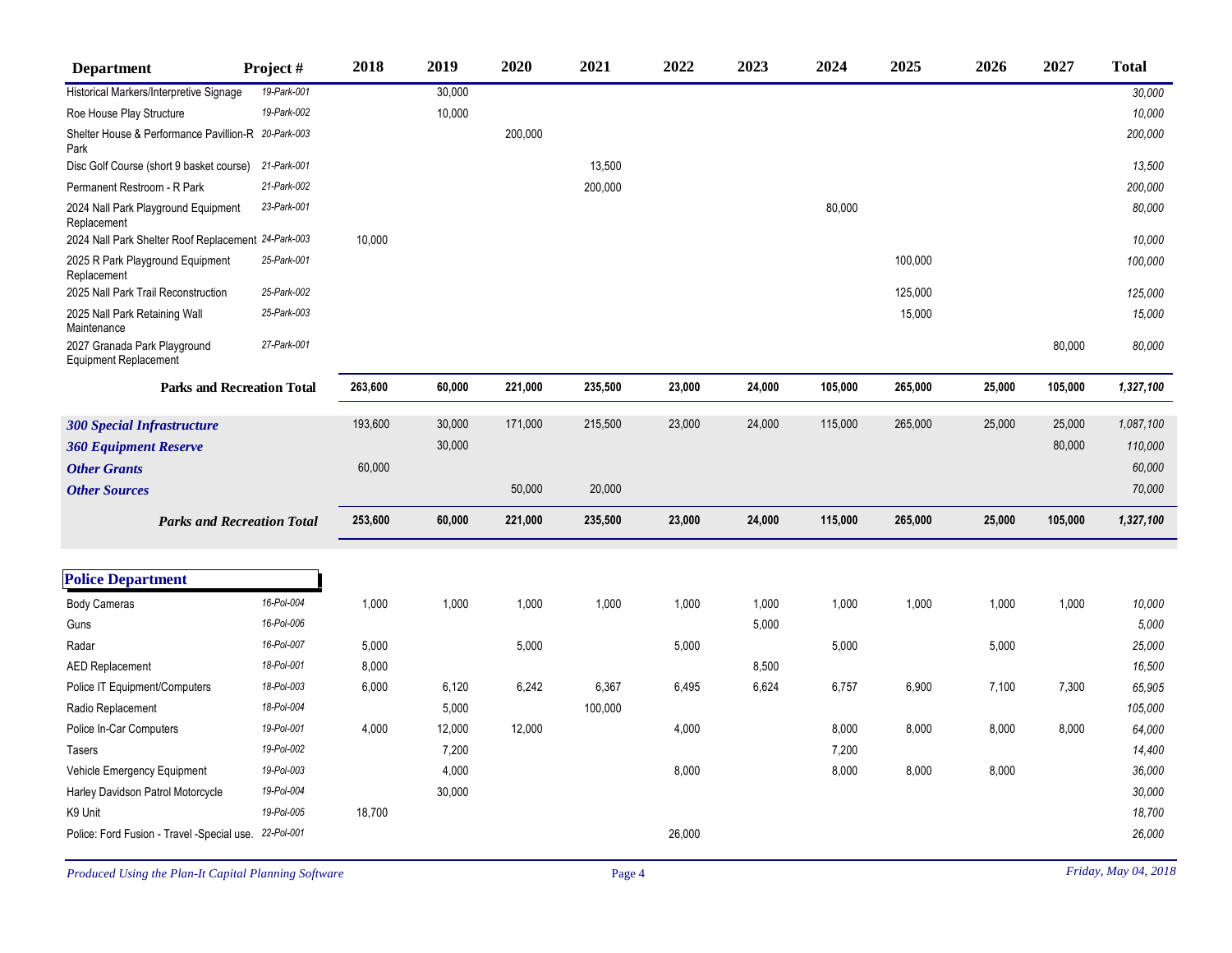| <b>Department</b>                                     | Project #    | 2018         | 2019    | 2020    | 2021    | 2022    | 2023    | 2024    | 2025    | 2026    | 2027    | <b>Total</b> |
|-------------------------------------------------------|--------------|--------------|---------|---------|---------|---------|---------|---------|---------|---------|---------|--------------|
| Police Detective Vehicle - Ford Taurus                | $22-Pol-002$ |              |         |         |         | 26,000  |         |         |         |         |         | 26,000       |
| Police In-Car Video                                   | 22-Pol-003   |              | 5,000   |         |         | 25,000  |         |         |         |         | 26,000  | 56,000       |
| Police Vehicle: Ford Explorer with<br>Equipment       | 23-Pol-004   |              |         |         |         |         | 25,000  | 25,000  | 54,000  | 26,000  |         | 130,000      |
| Police Vehicle: Dodge Pickup with<br>Equipment        | 24-Pol-001   |              |         |         |         |         |         | 35,500  |         |         |         | 35,500       |
| Ford Escape - Chief Vehicle                           | 26-Pol-001   |              |         |         |         |         |         |         |         | 25,000  |         | 25,000       |
| <b>Police Department Total</b>                        |              | 42,700       | 70,320  | 24,242  | 107,367 | 101,495 | 46,124  | 96,457  | 77,900  | 80,100  | 42,300  | 689,005      |
| <b>360 Equipment Reserve</b>                          |              | 24,000       | 70,320  | 24,242  | 107,367 | 101,495 | 46,124  | 96,457  | 77,900  | 80,100  | 42,300  | 670,305      |
| <b>Other Sources</b>                                  |              | 18,700       |         |         |         |         |         |         |         |         |         | 18,700       |
| <b>Police Department Total</b>                        |              | 42,700       | 70,320  | 24,242  | 107,367 | 101,495 | 46,124  | 96,457  | 77,900  | 80,100  | 42,300  | 689,005      |
| <b>Public Works</b>                                   |              |              |         |         |         |         |         |         |         |         |         |              |
| In-House and Contract Street<br>Maintenance           | 16-PW-013    | 115,000      | 115,000 | 115,000 | 118,000 | 119,000 | 120,000 | 120,000 | 120,000 | 120,000 | 120,000 | 1,182,000    |
| <b>Contracted Street Maintenance</b>                  | 16-PW-014    | 210,000      | 210,000 | 210,000 | 210,000 | 210,000 | 210,000 | 210,000 | 210,000 | 210,000 | 210,000 | 2,100,000    |
| Used Hot Box Asphalt Truck                            | 16-PW-015    |              |         |         |         |         |         |         |         | 20,000  |         | 20,000       |
| #201 - 2010 Elgin Street Sweeper                      | 16-PW-022    | 31,251       |         |         |         |         |         |         |         | 230,000 |         | 261,251      |
| #103 - 2012 F350 Pickup Replacement                   | 16-PW-025    |              |         |         |         |         |         | 35,000  |         |         |         | 35,000       |
| #102 - F750 Dump Trucks W/ Equip -<br>Lease Payment   | 16-PW-027    | 13,360       |         |         |         |         |         |         |         | 135,000 |         | 148,360      |
| Wayfinding Signs for RP (3 yr program)                | 17-PW-001    | 12,500       | 12,500  | 12,500  |         |         |         |         |         |         |         | 37,500       |
| Stormwater: Network<br>Inspection/Condition Rating    | 17-PW-002    | 20,000       | 20,000  | 20,000  | 20,000  |         |         |         |         |         |         | 80,000       |
| #101 - F750 Dump Truck w/ Equip -<br>Lease Payment    | 17-PW-003    | 13,360       |         |         |         |         |         |         |         | 135,000 |         | 148,360      |
| The Rocks Redevelopment                               | 17-PW-004    | 461,607      |         |         |         |         |         |         |         |         |         | 461,607      |
| 2018 CARS - Roe Lane (Roe Blvd. to N.<br>City Limits) | 17-PW-010    | 1,645,326    |         |         |         |         |         |         |         |         |         | 1,645,326    |
| New Public Works Facility                             | 18-PW-001    | 1,100,000    |         |         |         |         |         |         |         |         |         | 1,100,000    |
| Asphalt Float Attachment - #420                       | 18-PW-002    | 15,000       |         |         |         |         |         |         |         |         |         | 15,000       |
| #210 Leaf Vacuum Truck                                | 18-PW-003    | 116,445      |         |         |         |         |         |         |         |         |         | 116,445      |
| 2018 Stormwater: Between Roe Lane<br>and Fontana St.  | 18-PW-004    | $\mathbf{0}$ |         |         |         |         |         |         |         |         |         | 0            |
| Public Works Equipment Trailer - #421                 | 18-PW-005    | 6,000        |         |         |         |         |         |         |         |         |         | 6,000        |
| 2018 CDBG Mill and Overlay - Birch St                 | 18-PW-006    | 265,000      |         |         |         |         |         |         |         |         |         | 265,000      |
| #104 - 2014 F250 Pickup Truck -                       | 18-PW-010    |              |         |         |         |         |         |         |         | 31,000  |         | 31,000       |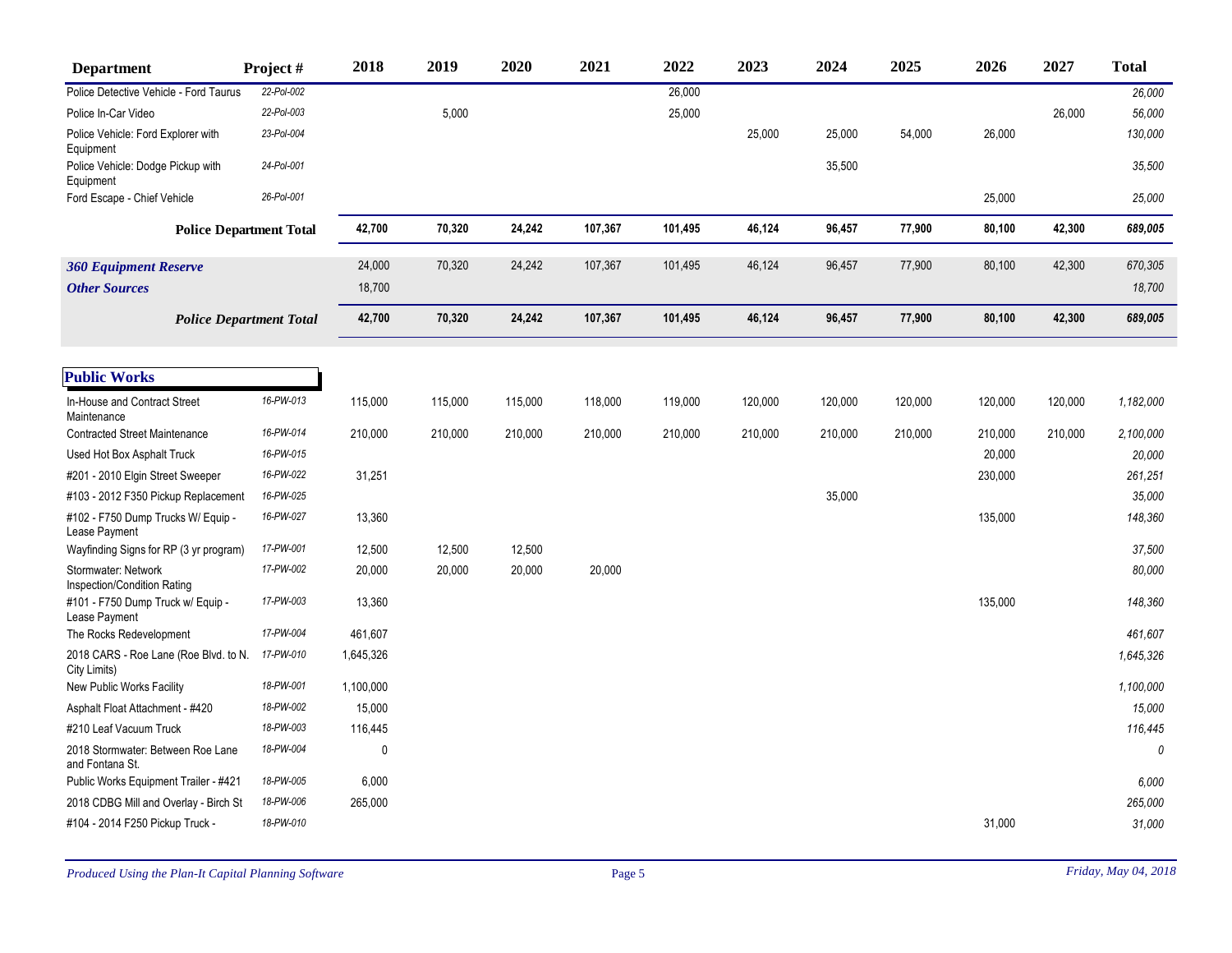| <b>Department</b>                                              | Project # | 2018    | 2019    | 2020      | 2021    | 2022    | 2023      | 2024    | 2025    | 2026    | 2027    | <b>Total</b> |
|----------------------------------------------------------------|-----------|---------|---------|-----------|---------|---------|-----------|---------|---------|---------|---------|--------------|
| Replacement                                                    |           |         |         |           |         |         |           |         |         |         |         |              |
| #202 - 1994 Caterpillar Loader<br>Replacement                  | 18-PW-018 | 116,500 |         |           |         |         |           |         |         |         |         | 116,500      |
| <b>Residential Streets Reconstruction</b>                      | 19-PW-001 |         |         |           |         | 100,000 | 700,000   | 100,000 | 700,000 | 100,000 | 700,000 | 2,400,000    |
| #108 - 2000 GMC Senoma - Replacement 19-PW-002                 |           |         | 25,000  |           |         |         |           |         |         |         |         | 25,000       |
| 2019 CDBG El Monte Street<br>Improvements                      | 19-PW-004 |         | 196,000 |           |         |         |           |         |         |         |         | 196,000      |
| 2019 Residential Street Recon -<br>Rosewood                    | 19-PW-005 | 70,814  | 534,000 |           |         |         |           |         |         |         |         | 604,814      |
| <b>Paint Striping Machine</b>                                  | 19-PW-006 |         | 5,200   |           |         |         |           |         |         |         |         | 5,200        |
| Bike Lane Striping - 47th St. Mission to<br>Fontana            | 19-PW-007 |         | 20,000  |           |         |         |           |         |         |         |         | 20,000       |
| 2019 CARS Project 50th Terrace: Roe<br>Blvd - Cedar            | 19-PW-008 | 40,000  | 191,000 |           |         |         |           |         |         |         |         | 231,000      |
| 2020 Stormwater: Skyline Drive (W. of<br>Roe Blvd.)            | 20-PW-006 |         |         | 107,100   |         |         |           |         |         |         |         | 107,100      |
| 2020 Stormwater Maintenance - 57th &<br>Roeland Dr             | 20-PW-007 |         | 150,000 | 750,000   |         |         |           |         |         |         |         | 900,000      |
| 2020 Roe Blvd (County Line to Johnson<br>Drive)                | 20-PW-011 | 584,523 | 245,000 | 7,125,000 |         |         |           |         |         |         |         | 7,954,523    |
| Pavement Evaluation of Street Network                          | 20-PW-020 |         |         | 15,000    |         |         |           |         |         |         |         | 15,000       |
| Annual Sidewalk Repair & Replacement 21-PW-001<br>Ph. 1-3      |           |         | 25,000  | 25,000    | 25,000  | 25,000  | 25,000    | 25,000  | 25,000  | 25,000  | 25,000  | 225,000      |
| Annual Sidewalk Extension Project Ph 1-4 21-PW-002             |           |         |         | 50,000    | 50,000  | 50,000  | 50,000    |         |         |         |         | 200,000      |
| #106 - 2007 F350 OneTon Flatbed Truck 21-PW-003<br>Replacement |           |         |         |           | 45,000  |         |           |         |         |         |         | 45,000       |
| #413 - 2007 Western Snow Plow                                  | 21-PW-004 |         |         |           | 8,000   |         |           |         |         |         |         | 8,000        |
| #409 - Vbox Spreader Replacement                               | 21-PW-005 |         |         |           | 8,000   |         |           |         |         |         |         | 8.000        |
| 2021 Residential Street Recon -<br><b>Canterbury Street</b>    | 21-PW-006 |         |         | 100,000   | 895,186 |         |           |         |         |         |         | 995,186      |
| 2022 CARS - 53rd: Mission to Reinhardt                         | 22-PW-003 |         |         |           | 15,000  | 60,000  |           |         |         |         |         | 75,000       |
| 2022 CARS - Nall Ave. (51st to 58th)                           | 22-PW-009 |         |         |           | 190,000 | 760,000 |           |         |         |         |         | 950,000      |
| 2023 CARS - 55th St, between SMPKWY 23-PW-003<br>& Roe Blvd    |           |         |         |           |         | 14,300  | 128,700   |         |         |         |         | 143,000      |
| #203 - 2003 Skidsteer Case 85XT -<br>Replacement               | 23-PW-005 |         |         |           |         |         | 55,000    |         |         |         |         | 55,000       |
| #301 - 2013 Grasshopper Mower                                  | 23-PW-006 |         |         |           |         |         | 15,000    |         |         |         |         | 15,000       |
| 2023 CARS: Elledge between Roe Ln &<br>47th Street             | 23-PW-008 |         |         |           |         | 319,000 | 1,068,000 |         |         |         |         | 1,387,000    |
| #417 - 2002 Coleman Tiller Attachment                          | 23-PW-009 |         |         |           |         |         | 5,000     |         |         |         |         | 5,000        |
| #418 - 2003 Grapple Bucket Attachment                          | 23-PW-010 |         |         |           |         |         | 3,000     |         |         |         |         | 3,000        |
| #419 - 2007 Water Buffalo On Trailer                           | 23-PW-011 |         | 6,500   |           |         |         |           |         |         |         |         | 6,500        |
| #415 - 2013 Kauffman Trailer 14'                               | 23-PW-012 |         |         |           |         |         | 2,023     |         |         |         |         | 2,023        |